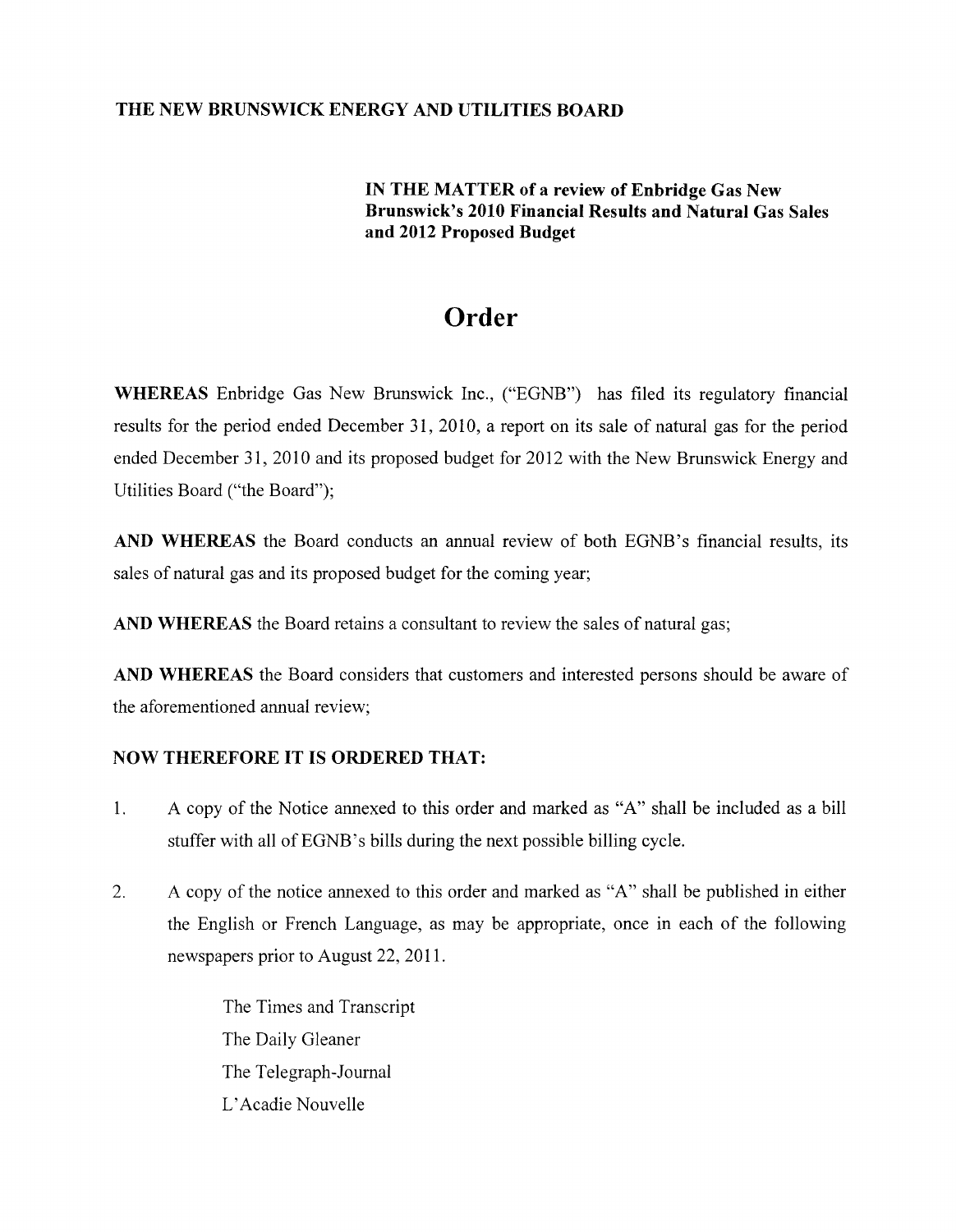- 3. EONB shall also provide a copy of the said Notice to all gas marketers.
- 4. The said Notice along with EONB' s 2010 regulatory financial results, its report on the sale of natural gas, the report from the Board consultant, and its proposed budget for 2012 along with explanatory documents shall be posted on EGNB's website at http://www.naturalgasnb.com on or before Aug 15,2011.
- 5. EONB shall, upon request, make available to all parties that register detailed account balances (Trial Balance) as of December 31, 2010 and Audited Financial Statements for the year in question.

DATED at the City of Saint John, New Brunswick, this 5<sup>th</sup> day of August, 2011.

BY THE BOARD

Y THE BOARD

Jon<sup>Torraine</sup> R. Légère New Brunswick Energy and Utilities Board P.O. Box 5001 Suite 1400, 15 Market Square Saint John, NB E2L 4Y9

Telephone: Telecopier: E-Mail: Website: (506) 658-2504 (506) 643-7300 lrlegere@nbeub.ca, and, general@nbeub.ca www.nbeub.ca